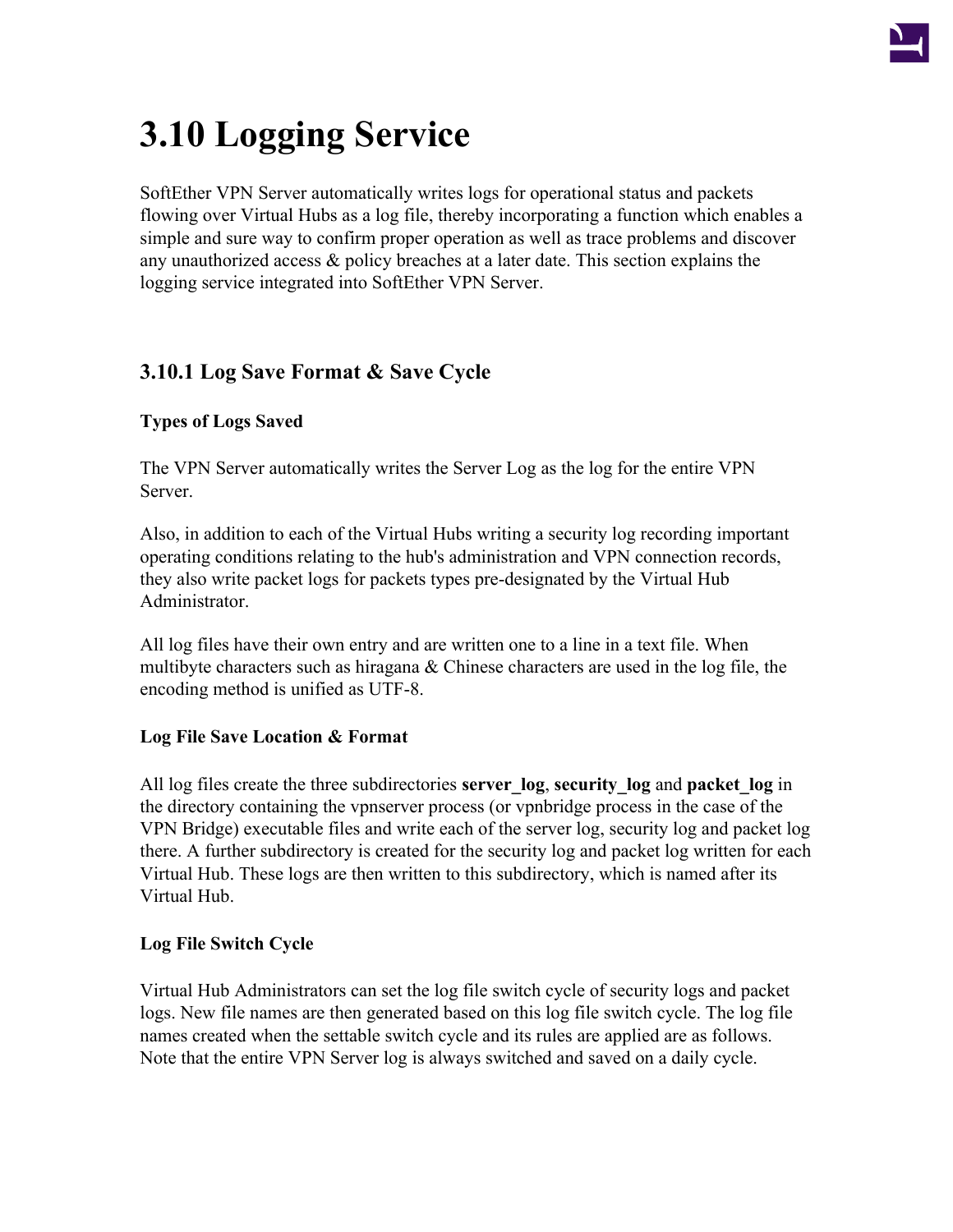| Switch Cycle        | Naming convention for file name date portion<br>(Example: 1:45:10 (pm), 7 December 2012) |  |
|---------------------|------------------------------------------------------------------------------------------|--|
| No Switching        | None (perpetually add records to same file)                                              |  |
| <b>Every second</b> | 20121207 014510                                                                          |  |
| Every minute        | 20121207 0145                                                                            |  |
| <b>Every hour</b>   | 20121207 01                                                                              |  |
| Every day           | 20121207                                                                                 |  |
| Every month         | 201212                                                                                   |  |

#### **Changing the Virtual Hub Log File Settings**

The Virtual Hub Administrator can set the switch cycles of the Virtual Hub's security log and packet log by clicking on [Log save settings] in the VPN Server Manager. When not wishing to save a log file, deselect the relevant checkbox prevents any log file from being saved for that type of log. It is also possible to select the details of which types of packet logs should be saved.

All Virtual Hub logs are set with a one day switch save cycle in default.

In the vpncmd utility, use the **[LogEnable]**, **[LogDisable]**, **[LogSwitchSet]** and **[LogPacketSaveType]** commands.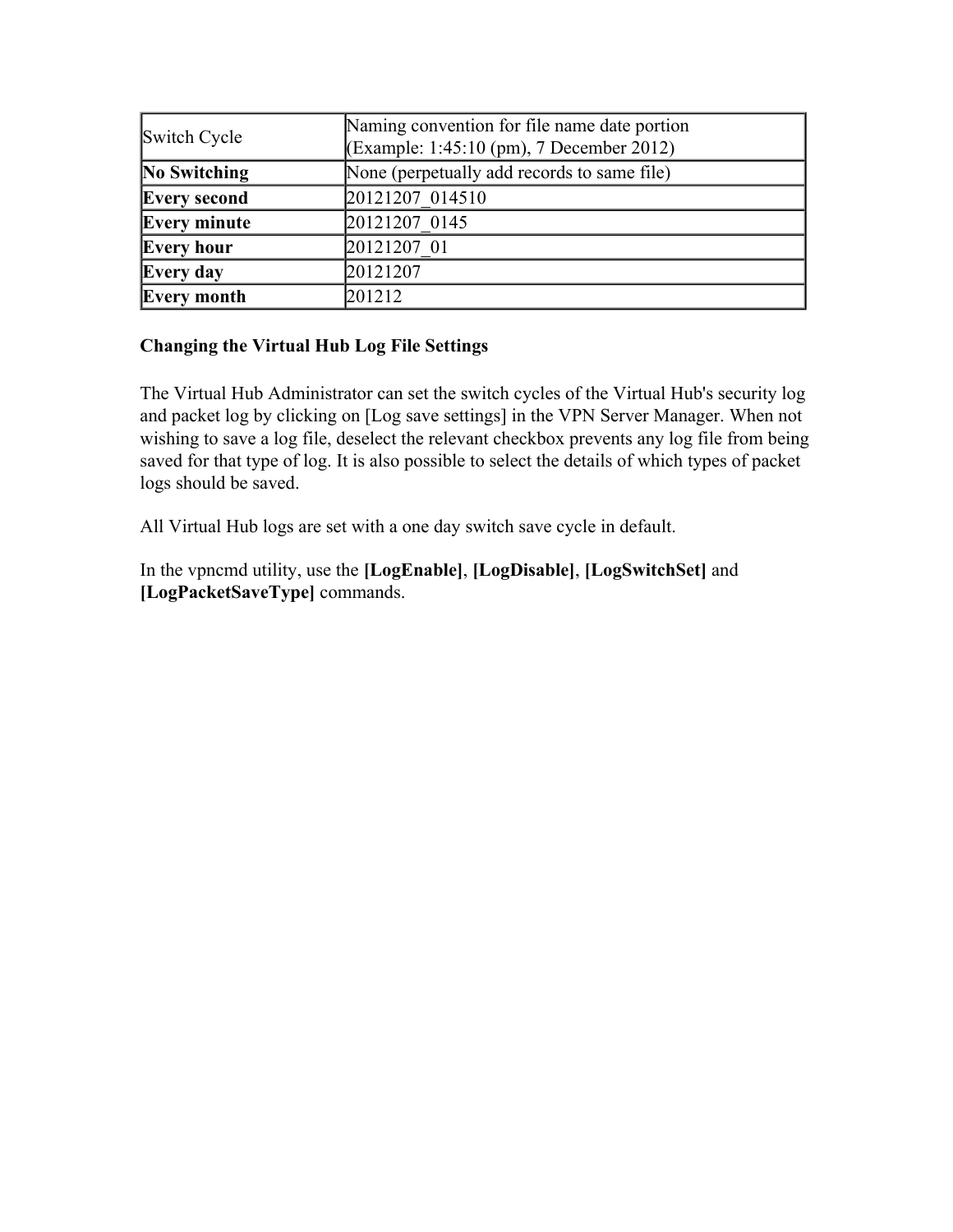[3-10-1.png](http://www.softether.org/@api/deki/files/236/=3-10-1.png)

*Log save settings window.*

### **Measures for Log Files Exceeding 2Gbytes**

While the each log file increases in response to the log contents and volume, when exceeding 2Gbytes (or 2,147,483,648 bytes to be precise), that log file is automatically divided and saved approximately every 2Gbytes. The first file keeps the original file name while the second and subsequent files are sequentially named "~01", "~02" and so on.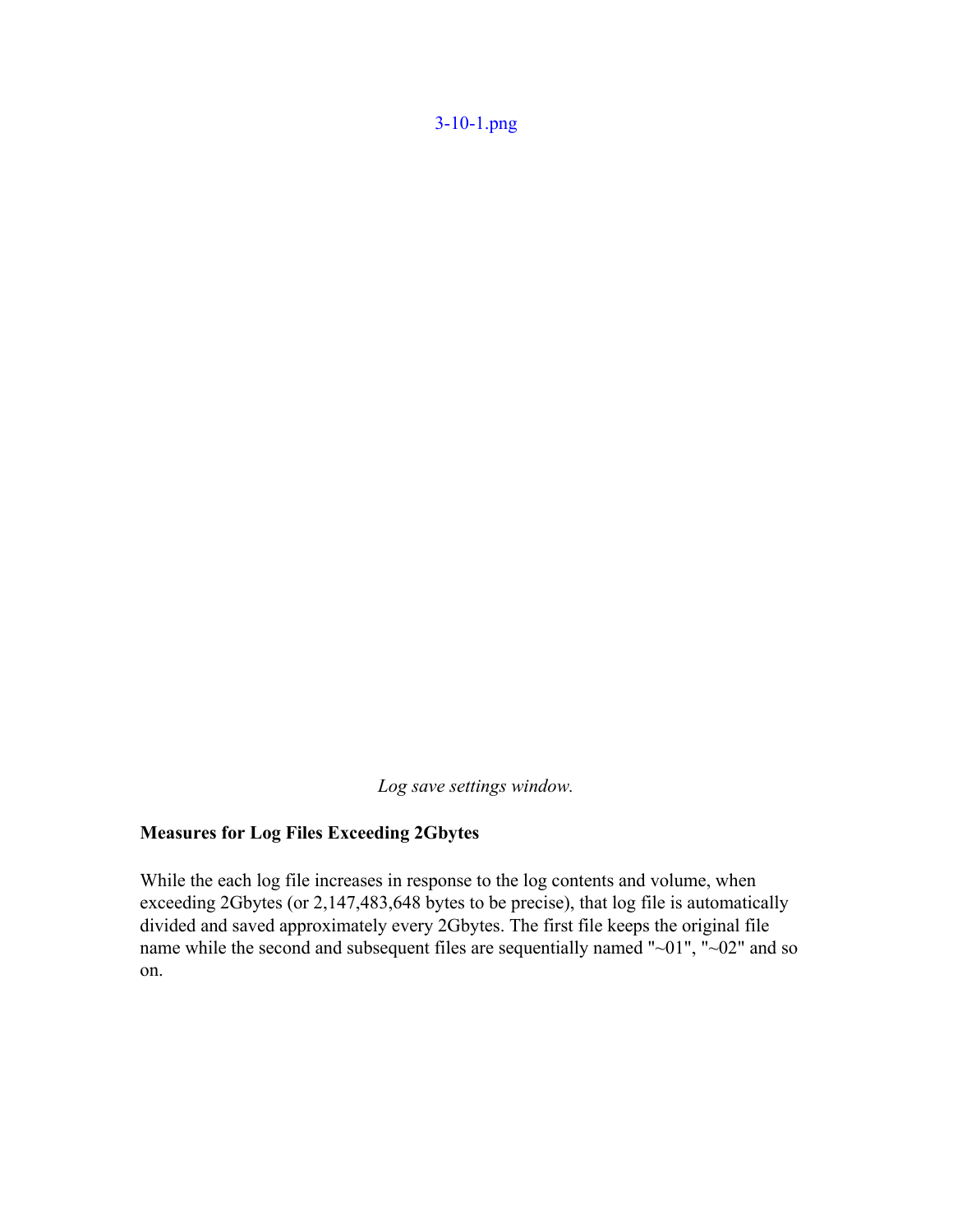## **3.10.2 Server Log**

The server log is saved under the **[server\_log]** directory. The entire VPN Server operating log is saved in the server log, which saves detailed operating records including event records upon the launch & termination of the VPN Server and when & what type of connections were received. Therefore, subsequent analysis of this log enables the tracing of unauthorized access and the cause of problems.

In addition, copies of each of the Virtual Hubs' security logs are saved together in the server log so that even if a Virtual Hub Administrator sets the security log not to be saved, it is always saved automatically in the server log. Accordingly, even when the Virtual Hub Administrator does not save the Virtual Hub logs or deletes them, their contents can still be accessed from the VPN Server's server log.

# **3.10.3 Virtual Hub Security Log**

The Virtual Hub security log is saved under the **[security\_log/Virtual Hub name]** directory. The security log records information on sessions which connected to the Virtual Hub, records within the Virtual Hub (address table and database updates etc.) and records relating to Virtual Hub administration (user creation etc.).

# **3.10.4 Virtual Hub Packet Log**

The Virtual Hub packet log is saved under the **[packet\_log/Virtual Hub name]** directory. The packet log can save all of the headers of packets flowing within the Virtual Hub or their entire payloads.

However, saving all types of packet logs generates a massive amount of log file data. That is why the Virtual Hub Administrator is able to select which types of packets to register in the packet log. The types of packets which can be selected in the [Log save settings] window and their contents are as follows.

| Packet Type               | Packets saved when this type is selected                                                                                   |  |
|---------------------------|----------------------------------------------------------------------------------------------------------------------------|--|
| <b>TCP Connection Log</b> | Those TCP/IP protocol packets in which a TCP/IP<br>connection between a client and user is established or<br>disconnected. |  |
| <b>TCP Packet Log</b>     | All TCP/IP protocol packets.                                                                                               |  |
| <b>DHCP Packet Log</b>    | Those UDP/IP protocol packets which are control data for<br>DHCP protocol.                                                 |  |
| <b>UDP Packet Log</b>     | All UDP/IP protocol packets.                                                                                               |  |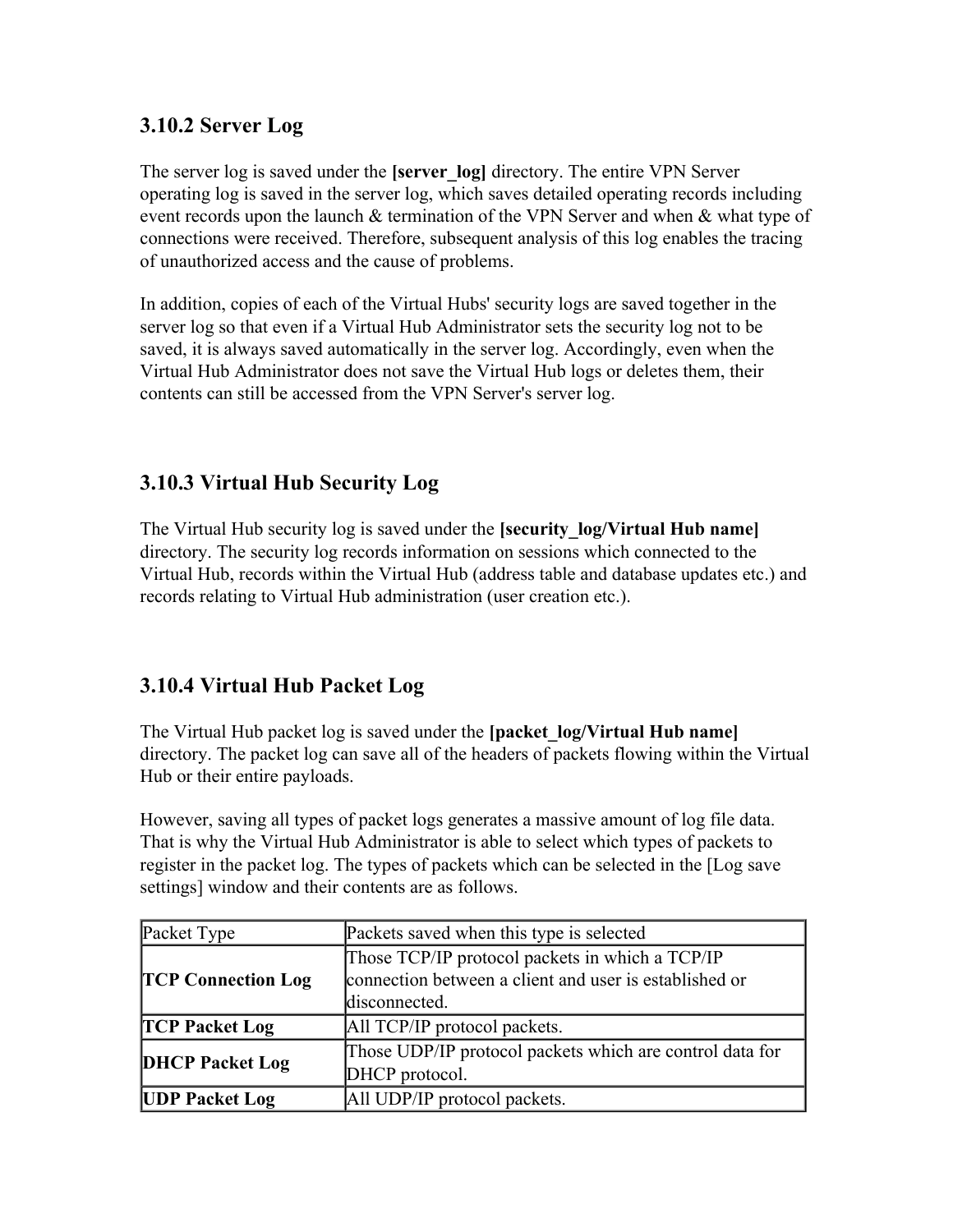| <b>ICMP Packet Log</b>     | All ICMP protocol packets. |  |
|----------------------------|----------------------------|--|
| <b>IP Packet Log</b>       | All IP protocol packets.   |  |
| <b>ARP Packet Log</b>      | All ARP protocol packets.  |  |
| <b>Ethernet Packet Log</b> | All packets.               |  |

When set to save packet logs, the Virtual Hub saves the packet log types pre-designated by the Virtual Hub Administrator from among all virtual Ethernet frames flowing within the Virtual Hub. Each Ethernet frame is analyzed with the highest possible layer from layer 2 up to layer 7 using the VPN Server's internal high-level packet analysis engine and important header information is saved as a packet log.

In addition, the Virtual Hub Administrator can write not only the header information but also the entire contents of the packet (bit sequence) to the packet log in 16 decimal format. In this case, note that it is necessary have a high volume disk capacity in proportion to the total size of the packets actually transmitted.

In default, only the packet header information of two packet types, namely the TCP connection log and DHCP packet log, are saved. While this setting value is sufficient for many environments, change the settings as required to save more detailed packet information. Please note that saving all pockets logs is not practical in view of today's broadened communication lines.

The packet log is recorded in the following format.

#### **Sample of Packet log**

2006-08-07,12:00:33.764,SID-THISJUN-6,SID-SECURENAT-5,00ACCF078E3B,00AC1F195AE7,0x0800,62,TCP\_CONNECT,SYN,192.168.3.137,13999, 130.158.6.56,http(80),3894805527,0,WindowSize=65535,-

| 2222                 | 2??                            | [?????????      |
|----------------------|--------------------------------|-----------------|
| 11                   | Date                           | 2006-08-07      |
| 12                   | Time                           | 12:00:33.764    |
| $\boldsymbol{\beta}$ | Source Session ID              | SID-THISJUN-6   |
| 14                   | Destination SessionID          | SID-SECURENAT-5 |
| 5                    | Source MAC Address             | 00ACCF078E3B    |
| 6                    | <b>Destination MAC Address</b> | 00AC1F195AE7    |
| 17                   | Protocol                       | 0x0800          |
| 8                    | Size of packet                 | 162             |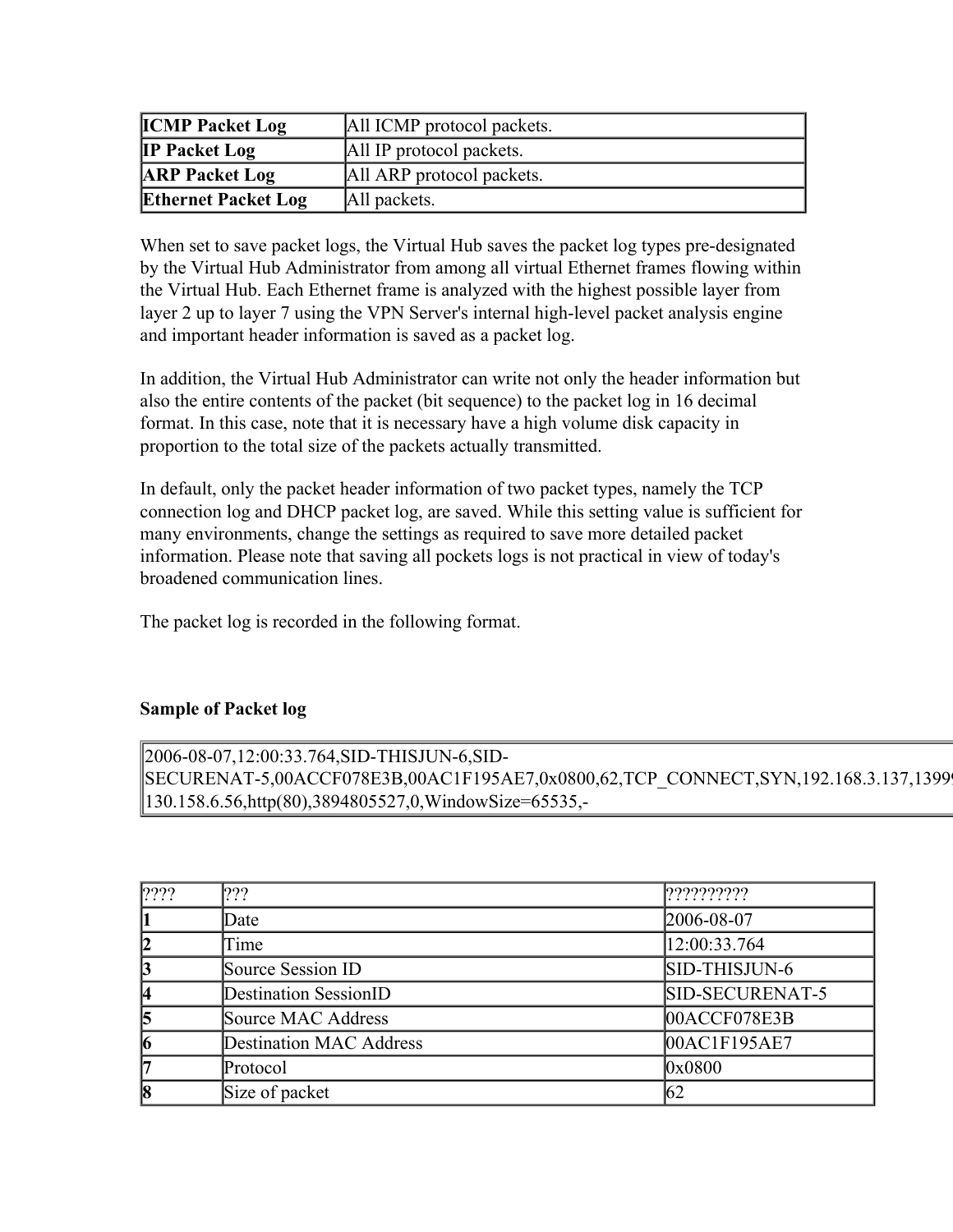|               | Packet type                                                                                        | <b>TCP CONNECT</b> |
|---------------|----------------------------------------------------------------------------------------------------|--------------------|
| 10            | Packet flags                                                                                       | <b>SYN</b>         |
| <b>11</b>     | Source IP Address                                                                                  | 192.168.3.137      |
| 12            | Source Port (and the net service name is also described if<br>registered in the etc/services file) | 13999              |
| <b>13</b>     | <b>Destination IP Address</b>                                                                      | 130.158.6.56       |
| 14            | Destination Port (and the net service name if known)                                               | $\text{http(80)}$  |
| $\vert$ 15    | Sequence number                                                                                    |                    |
| <b>16</b>     | ACK number                                                                                         |                    |
| $\mathbf{17}$ | Detailed information for each protocol                                                             | WindowSize=65535   |
| 18            | Hexadecimal dump for payload (only for full recording<br>mode)                                     |                    |

# **3.10.5 Performance Optimization for Log Writing**

SoftEther VPN Server writes data to the disk, not immediately nor directly, with using 2 steps shown below. Due to this mechanism, SoftEther VPN Server is able to write all packets log without falling off communication performance, especially in the situation that great amounts of packets exchanging at once.

## **Generation of Medium Format of Packet Log**

All of packets which are logged, which are temporary converted the medium format which computer easily deals with, which are not written to packet log immediately. The packet log data converted to medium format is added to temporary area called "Log Buffer." Thus, communication speed of virtual Hub is not slow down very much because the process of converting to medium format is highly speedy.

#### **Converting from Medium Format to Text Format and Write to Disk**

The packet data of medium format added to log buffer is need to be converted to text data before written to disk. However, the process of converting to the text data is high cost and spends much CPU time.

The solution is that logging service program buffers the medium format packet data not to write data to disk when the load of virtual Hub communication service is high. Later, the program converts stocked medium data format to text data when computer has enough CPU time due to virtual Hub packets being decreased. This batch process is quick. At the last, computer flushes a certain mount of text data to disk.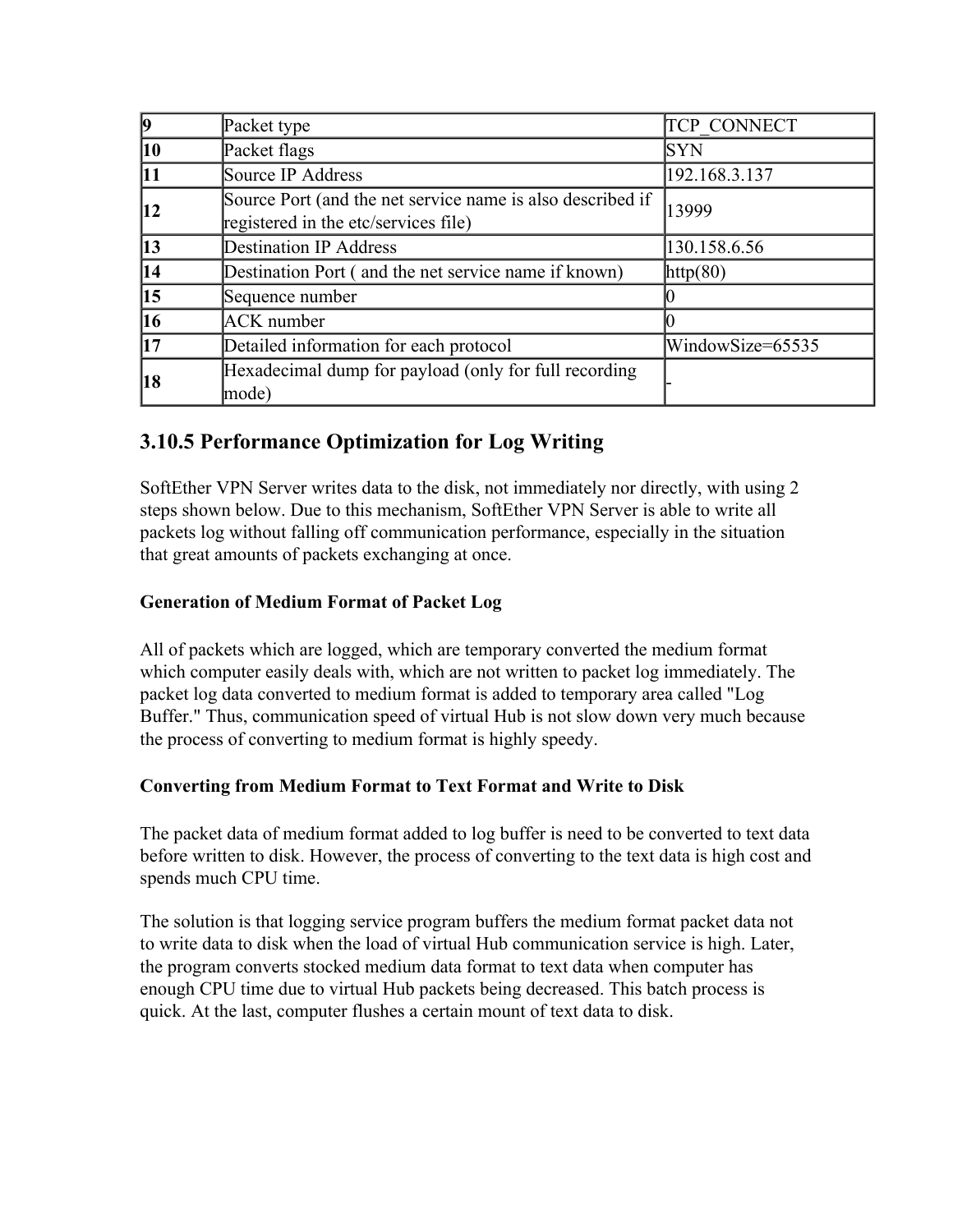#### **Auto Adjustment of Communication Speed for the lack of Log Buffer Space**

The packet log service of virtual Hub with that mechanism automatically assigns virtual Hub with CPU times so that virtual Hub brings out its performance maximally when a great amount of packets saved are occurred at a burst.

However, Due to log buffer which saves medium format data temporarily of course uses main memories, free space is limited. If a great many packets saved are flowed in virtual Hub for a long time, log buffer which is managed by logging service becomes to be full and new packets may be dropped.

The solution of that logging service automatically adjusts the communication speed of virtual Hub when log buffer has little space in order to keep free space a certain space of log buffer. Because of this function, the logging service makes effort not to decrease the communication speed of virtual Hub when a great many packets saved are exchanged in virtual Hub for a long time.

## **3.10.6 Obtaining Log Files on a Remote Administration Terminal**

The log files written by the VPN Server and Virtual Hubs are saved on the physical computer disk on which the VPN Server is running. However, reading and downloading of the files written to the physical disk is typically limited to that computer's Administrators and users capable of local log in.

The SoftEther VPN Server employs a mechanism which allows log files to be read remotely without having to actually log in locally in consideration of the fact that the VPN Server and Virtual Hub Administrators may not be the System Administrators of the computer running the VPN Server. This is known as the remote log read function.

The remote log read function is very easy to use. Clicking on the [Log File List] button when using the VPN Server Manager displays a list of the log files which can be read with current authority along with their file size and time of last update. Log files can be selected arbitrarily from this list and downloaded to an administration terminal. Data is automatically SSL encrypted to ensure safety when transferring a log file because the administration connection's TCP/IP connection is used.

The **[LogGet]** command can be used in the vpncmd utility.

The VPN Server Administrator can remotely obtain the VPN Server's server log, and the security logs and server logs of all Virtual Hubs. Virtual Hub Administrators can only remotely obtain the security log and server log of the Virtual Hub for which they have authority, and cannot remotely acquire any other log files.